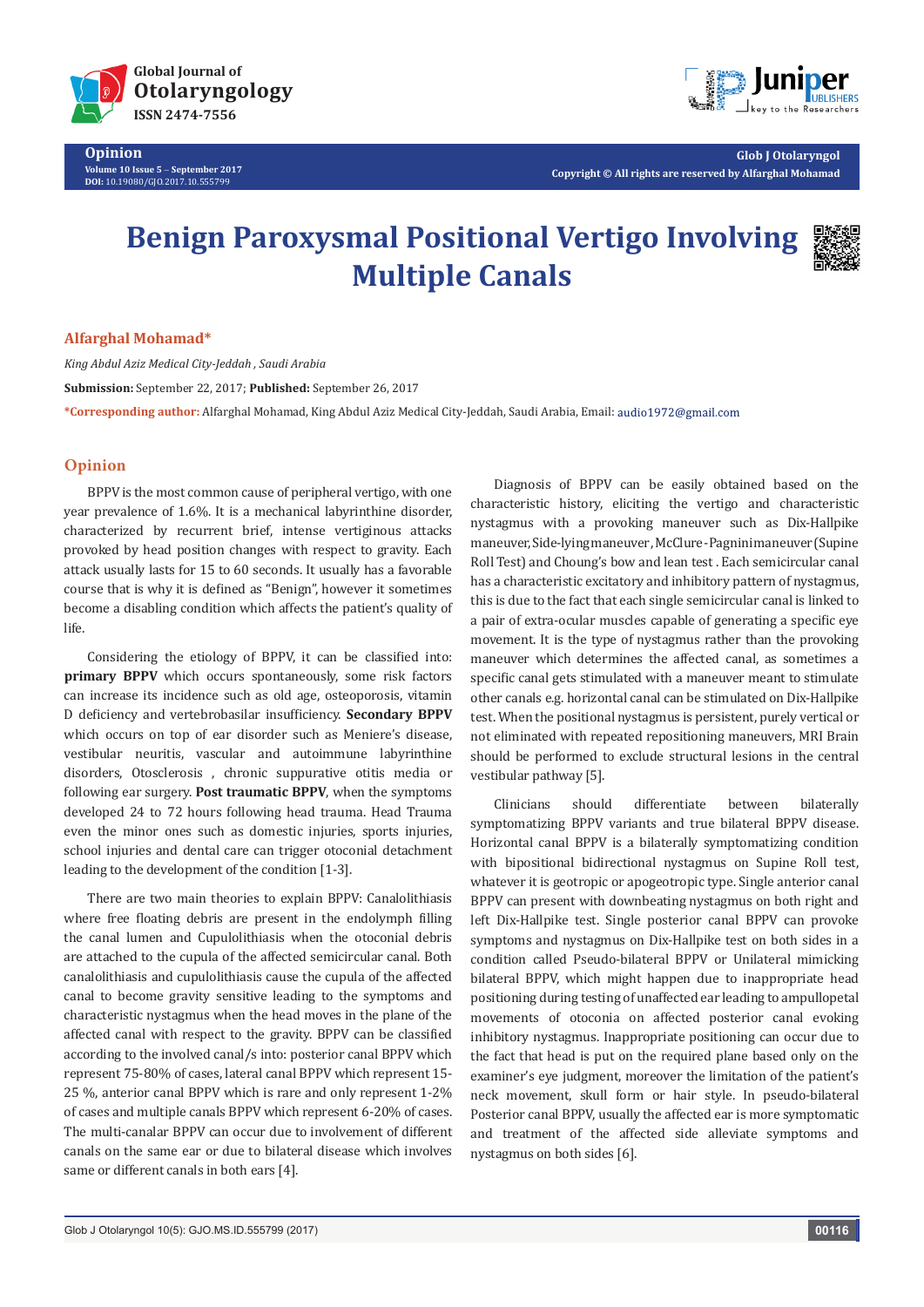#### **Bilateral Posterior canal BPPV**

In cases of true bilateral posterior canal BPPV, Dix-Hallpike maneuver provokes the symptoms and the characteristic nystagmus on both sides equally or unequally. As the fact that canalith Repositioning maneuver (Modified Epley's maneuver) for one ear could stimulate the other ear, it is better to use Epley's menauver to treat the more symptomizing side first , followed by treatment of the less symptomatizing side with few days interval in-between , another choice is using Semont's maneuver to treat both sides at the same session as it does not stimulate the none treated side [7].

## **Multiple canal BPPV**

Most common form of multiple canal BPPV, is the combination of posterior and horizontal canal BPPV, the diagnosis is based on the features of the nystagmus on either maneuvers Dix-Hallpike and McClure -Pagnini maneuver, and in most cases the horizontal nystagmus is geotropic due to canalolithiasis, although cupulolithiasis has been occasionally reported. During Dix-Hallpike maneuver horizontal canal is at least partially stimulated and a horizontal component of the nystagmus may be evident in conjunction with the torsional up beating nystagmus of posterior canal origin, a vertical component of nystagmus may be evident with the horizontal nystagmus of lateral canal origin during the head lateral position test [2].

Clinicians should be careful in mixed horizontal and posterior canal BPPV cases as pseudo-spontaneous nystagmus which is sometimes associated with HC-BPPV with the presence of the typical nystagmus of posterior canal BPPV on Dix-Hallpike test could be confused with cases of acute superior vestibular neuritis associated with secondary posterior BPPV, also in these cases the torsional upbeating nystagmus on Dix-Hallpike test might spontaneously changes its direction to horizontal nystagmus as the nystagmus of horizontal canal origin is usually of longer duration , this might be confused with nystagmus of central origin . Some clinicians prefer to treat the lateral canal BPPV first as it is usually more symptomatic, others prefer to treat posterior canal BPPV first as it is thought to be the reservoir of otoconia. There are many known maneuvers for treatment of horizontal canal BPPV, the most commonly used are: Barbecue (Lempert 360°), Gufoni maneuver and Forced Prolonged maneuver which can be used alone or adjunct to any other maneuver.

Mixed Horizontal and anterior canal BPPV is rare as anterior canal involvement is rare, the downbeating component of nystagmus differentiate anterior from posterior canal involvement , the torsional component of nystagmus will show if ipsilateral

or contralateral anterior canal is involved, as anterior canal has more chance of self-clearance of otoconia because of its anatomy in relation to gravity, treatment of horizontal canal at first sounds more reasonable. If treatment for the anterior canal BPPV is required, deep head hanging maneuver or its modifications [5].

Other forms of mixed canal BPPV are quite rare, very difficult to diagnose or still considered hypothetical entity. Clinicians need to be capable of identifying the excitatory and inhibitory nystagmus of each canal and need to understand that the net nystagmus pattern of stimulation of more than one canal at the same position is the net vector summation of each component of nystagmus. Correct identification of the affected canal/s , appropriate setting of treatment priorities in cases of multi-canalar BPPV, good counselling of the patient, mastering a back up maneuver for each canal in case of failure of treatment with certain maneuver , repeating the maneuver more than once at the same session with 10 minutes intervals for posterior canal BPPV and 3-5 minutes for other canals , use of head vibrator when cuplulolithiasis is suspected or in resistant cases , avoid lying on the affected side for few days as well as post-treatment instructions for recurrent or resistant cases are tips to improve the outcome of the difficult cases of BPPV [4]. (Keep your eyes open) is the most commonly said sentence for patients in vestibular clinic, and we would like to say it to every clinician examining dizzy patients (Keep your eyes open [1].

#### **References**

- 1. [Alfarghal Mohamad, Essam Saleh, 1](http://ejao.org/journal/view.php?number=149&viewtype=pubreader)<sup>st</sup> edn, (2016) BPPV involving [multiple canals in Understanding Benign Paroxysmal Positional](http://ejao.org/journal/view.php?number=149&viewtype=pubreader)  [Vertigo, Jaypee Brothers Medical Publishers.](http://ejao.org/journal/view.php?number=149&viewtype=pubreader)
- 2. [Asprella Libonati G \(2012\) Benign Paroxysmal Positional Vertigo and](https://www.ncbi.nlm.nih.gov/pubmed/27638076)  [positional vertigo variants. Int J Otorhinolaryngol Clin 4\(1\): 25-40.](https://www.ncbi.nlm.nih.gov/pubmed/27638076)
- 3. [Dae Bo Shim, Chang Eun Song, Eun Jung Jung, Kyung Min Ko, Jin](https://www.ncbi.nlm.nih.gov/pmc/articles/PMC4280754/)  [Woo Park, et al. \(2014\) Benign Paroxysmal Positional Vertigo with](https://www.ncbi.nlm.nih.gov/pmc/articles/PMC4280754/)  [Simultaneous Involvement of Multiple Semicircular Canals. Korean J](https://www.ncbi.nlm.nih.gov/pmc/articles/PMC4280754/)  [Audiol 18\(3\): 126-130.](https://www.ncbi.nlm.nih.gov/pmc/articles/PMC4280754/)
- 4. [Dimitris G Balatsouras, George Koukoutsis, Panayotis Ganelis, George S](https://www.ncbi.nlm.nih.gov/pubmed/21792356)  [Korres, Antonis Kaberos \(2011\) Review Article Diagnosis of Single- or](https://www.ncbi.nlm.nih.gov/pubmed/21792356)  [Multiple-Canal Benign Paroxysmal Positional Vertigo according to the](https://www.ncbi.nlm.nih.gov/pubmed/21792356)  [Type of Nystagmus. International Journal of Otolaryngology.](https://www.ncbi.nlm.nih.gov/pubmed/21792356)
- 5. [Daniel R Gold, Laura Morris, Amir Kheradmand, Michael C Schubert](https://www.ncbi.nlm.nih.gov/pubmed/25007983)  [\(2014\) Repositioning Maneuvers for Benign Paroxysmal Positional](https://www.ncbi.nlm.nih.gov/pubmed/25007983)  [Vertigo. Curr Treat Options Neurol 16: 307.](https://www.ncbi.nlm.nih.gov/pubmed/25007983)
- 6. [Jeremy Hornibrook \(2011\) Review Article Benign Paroxysmal](https://www.hindawi.com/journals/ijoto/2011/835671/)  [Positional Vertigo \(BPPV\): History, Pathophysiology, Office Treatment](https://www.hindawi.com/journals/ijoto/2011/835671/)  [and Future Directions. International Journal of Otolaryngology.](https://www.hindawi.com/journals/ijoto/2011/835671/)
- 7. [Miriam Welgampola, Corinna Lechner,](http://www.neurology.org/content/86/16_Supplement/P6.312) Michael Halmagyi (2016) [Characteristics of Benign Positional Vertigo Tested on the Epley](http://www.neurology.org/content/86/16_Supplement/P6.312)  [Omniax Chair. Neurology 86\(16\): P6-312.](http://www.neurology.org/content/86/16_Supplement/P6.312)